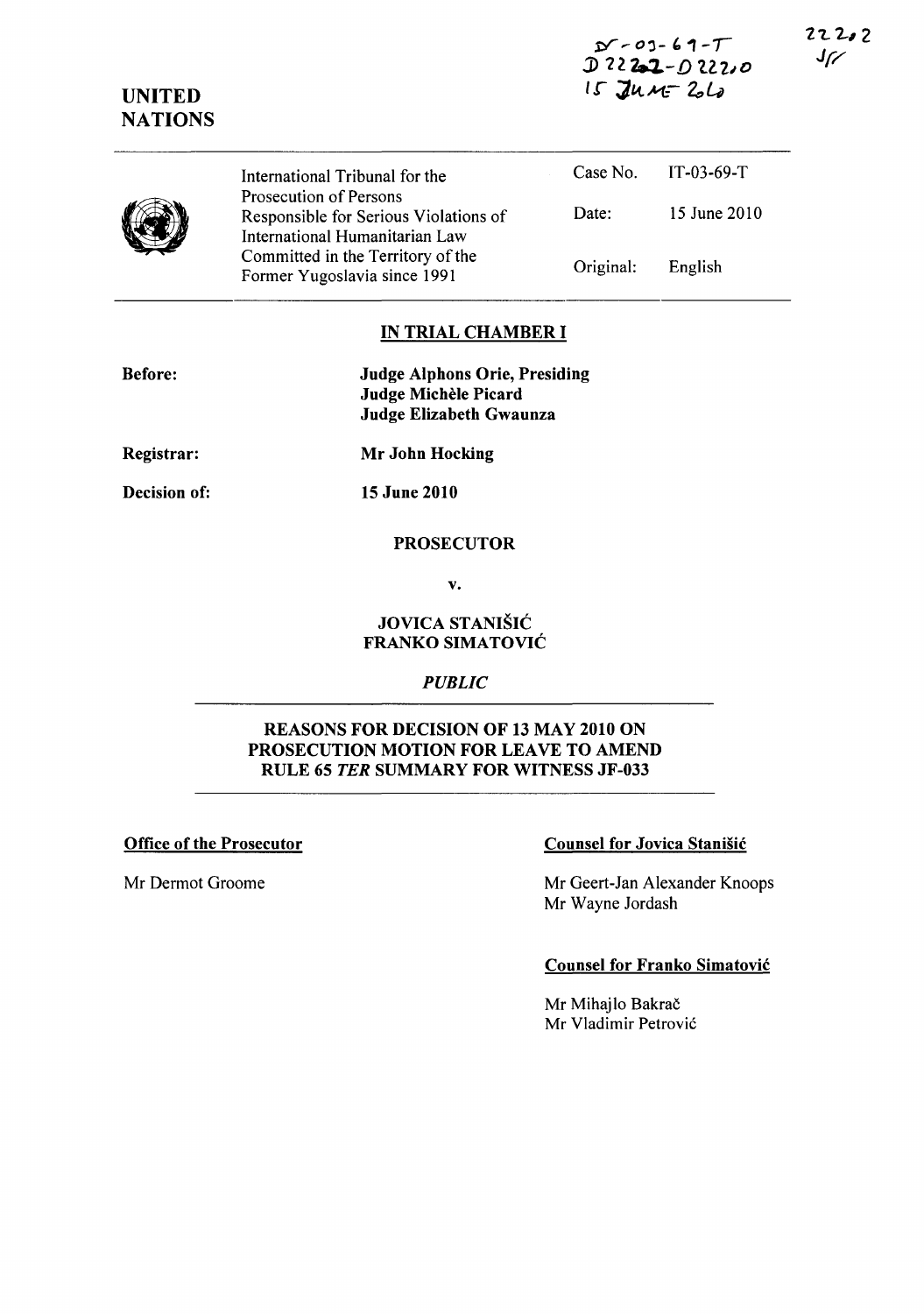1. On 7 May 2010, the Prosecution filed a Motion for leave to amend its Rule 65 ter summary for Witness JF-033 ("Motion").<sup>1</sup> On 12 May 2010, the Stanisic Defence and the Simatovic Defence objected to the Motion and the Prosecution and the Stanišić Defence made additional oral submissions thereto.<sup>2</sup> On 13 May 2010, the Chamber granted the Motion, with reasons to follow.<sup>3</sup> Witness JF-033 was scheduled to testify on 14 May 2010.

2. In reaching its Decision, the Chamber considered that the Prosecution sought leave to amend the Rule 65 fer summary for Witness JF-033 by adding five paragraphs containing supplementary facts related to training at Mount Tara and events that took place in and around Vukovar in 1991 ("Omitted Facts"). The Stanišić Defence submitted that by doing so, the Prosecution would put the Defence into the position of having to investigate a new crime base, since the events in Vukovar had been dropped from the Indictment and the Omitted Facts contain specific allegations of direct participation by Mr. Simatović in this respect.<sup>4</sup> The Stanišić Defence further submitted that it had not conducted an investigation into the Omitted Facts, as notice of this was not given in the Rule 65 *ter* summary.<sup>5</sup>

3. The Chamber considered that the Omitted Facts fell within the geographic and temporal scope of, or were otherwise relevant to, the Indictment, as the Indictment charges persecution and deportation/forcible transfer in the entire SAO/SBWS area, including Vukovar. The Chamber thus considered the main issue to be whether the Defence was put on notice that the witness would testify on issues the Prosecution were now seeking to elicit from the witness. A Rule 65 ter summary should provide notice of the facts on which a witness will testify and is initially provided prior to the Pre-Trial Conference, at which stage the other parties have not been otherwise informed of the topics of a witness's testimony.<sup>6</sup> The Chamber noted that the Prosecution sought leave to amend its Rule 65 fer summary for Witness JF-033 to include the Omitted Facts on 7 May 2010, only seven days prior to the witness's expected testimony. However, the Chamber considered that the Defence had been informed in other filings that Witness JF-033 would testify about the Omitted Facts. On 28 April 2008, the ex parte status of the annex to the Prosecution's motion for the admission of Witness JF-033's testimony was lifted.<sup>7</sup> In this annex, the Prosecution provided a

 $\bar{1}$ Prosecution Motion for Leave to Amend 65 ter Summary for Witness JF-033 With Confidential Annex, 7 May 2010.  $\mathbf 2$ 

T. 4808, 4883-4886.  $\overline{\mathbf{3}}$ 

T.4887.

T. 4883-4886.  $\mathsf{S}$ 

T. 4883, 4885-4886.  $\boldsymbol{6}$ 

See also T. 4809.

T.982